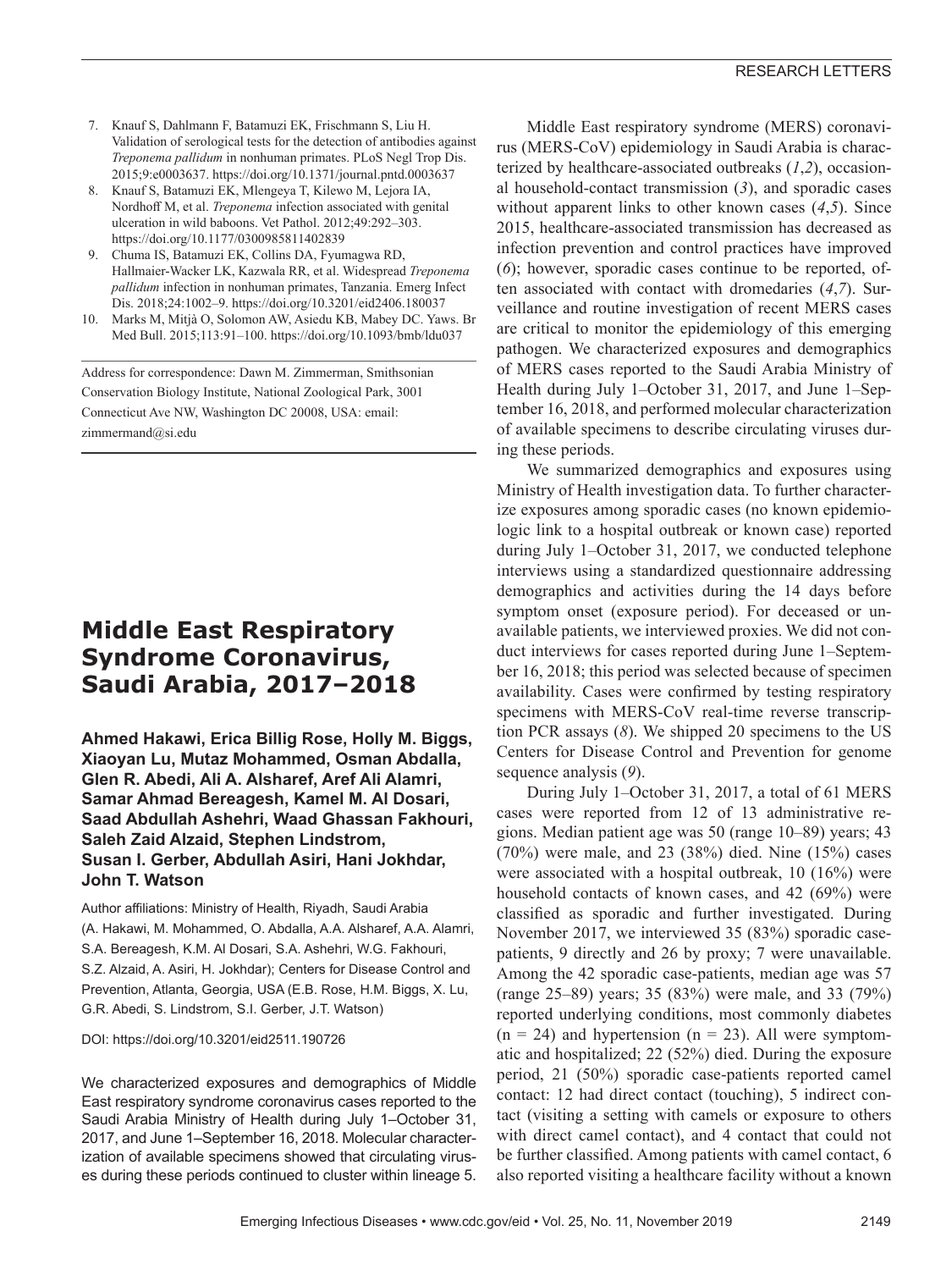#### RESEARCH LETTERS

MERS-CoV outbreak for a reason unrelated to their subsequent MERS illness. Of the 21 sporadic case-patients without camel contact, 8 (38%) visited a healthcare facility without a known MERS-CoV outbreak, 5 (24%) denied high-risk (camel- or healthcare-related) exposures, 1 (2%) was reclassified after interview as a contact of a previously identified case-patient, and 7 (17%) had insufficient exposure data to further characterize.

We analyzed MERS-CoV whole-genome sequences from 4 sporadic cases from 2017 (Figure). All sequences demonstrated 99.9% nucleotide (nt) sequence identity and clustered together within lineage 5, the predominant

circulating lineage since 2015 (*9*). Three were from the same region and had an identical 3-nt in-frame deletion in open reading frame (ORF) 4b (Figure). Among case-patients with the deletion, 1 had incomplete exposure data, but 2 reported visiting the same hospital during their nonoverlapping exposure periods. None reported camel contact. The fourth patient did not report high-risk exposures. All 4 patients died; interviews for 3 were conducted via proxy.

During June 1–September 16, 2018, a total of 32 MERS cases were reported from 10 administrative regions (*10*). Median patient age was 56 (range 29–84) years; 28 (88%) were male, and 23 (72%) reported underlying conditions,



**Figure.** Phylogenetic tree of MERS-CoV whole-genome sequences obtained in Saudi Arabia (black dots) compared with 472 previously published human and camel genome sequences from GenBank. Tree inferred using MrBayes version 3.2.6 (https://nbisweden.github. io/MrBayes) under a general time-reversible model of nucleotide substitution with 4 categories of γ-distributed rate heterogeneity and a proportion of invariant sites. Box at the top of the tree on the left shows location of the tree on the right, showing lineage 5. Δ1 indicates 3-nt in-frame deletion in open reading frame 4a and Δ2 indicates 66-nt in-frame deletion in open reading frame 1a. Clade-credibility values >70% are indicated at selected nodes. Sequences from this study include GenBank accession numbers MK462243–MK462256 and MK483839. Scale bars indicate nucleotide substitutions per site. MERS-CoV, Middle East respiratory syndrome coronavirus; Hu, human; KSA, Kingdom of Saudi Arabia.